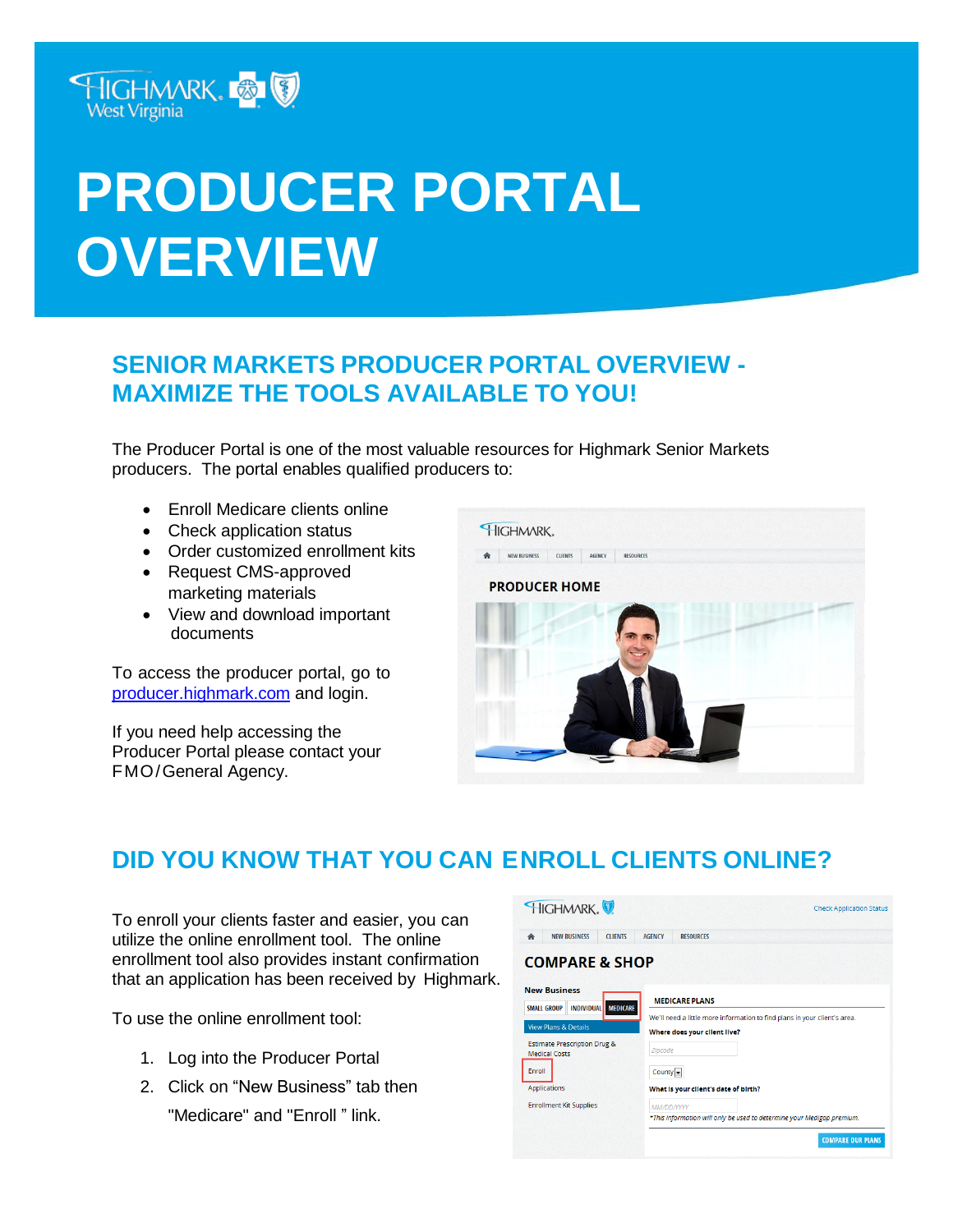- 3. Enter the Zip Code, select the county the beneficiary resides in, enter their date birth and choose the plan in which they are enrolling.
- 4. After starting the application, you will be required to enter your producer information, including agency and agent code.



7. After you submit the application, you will be directed to a confirmation screen. At this screen you can email yourself a confirmation for your records.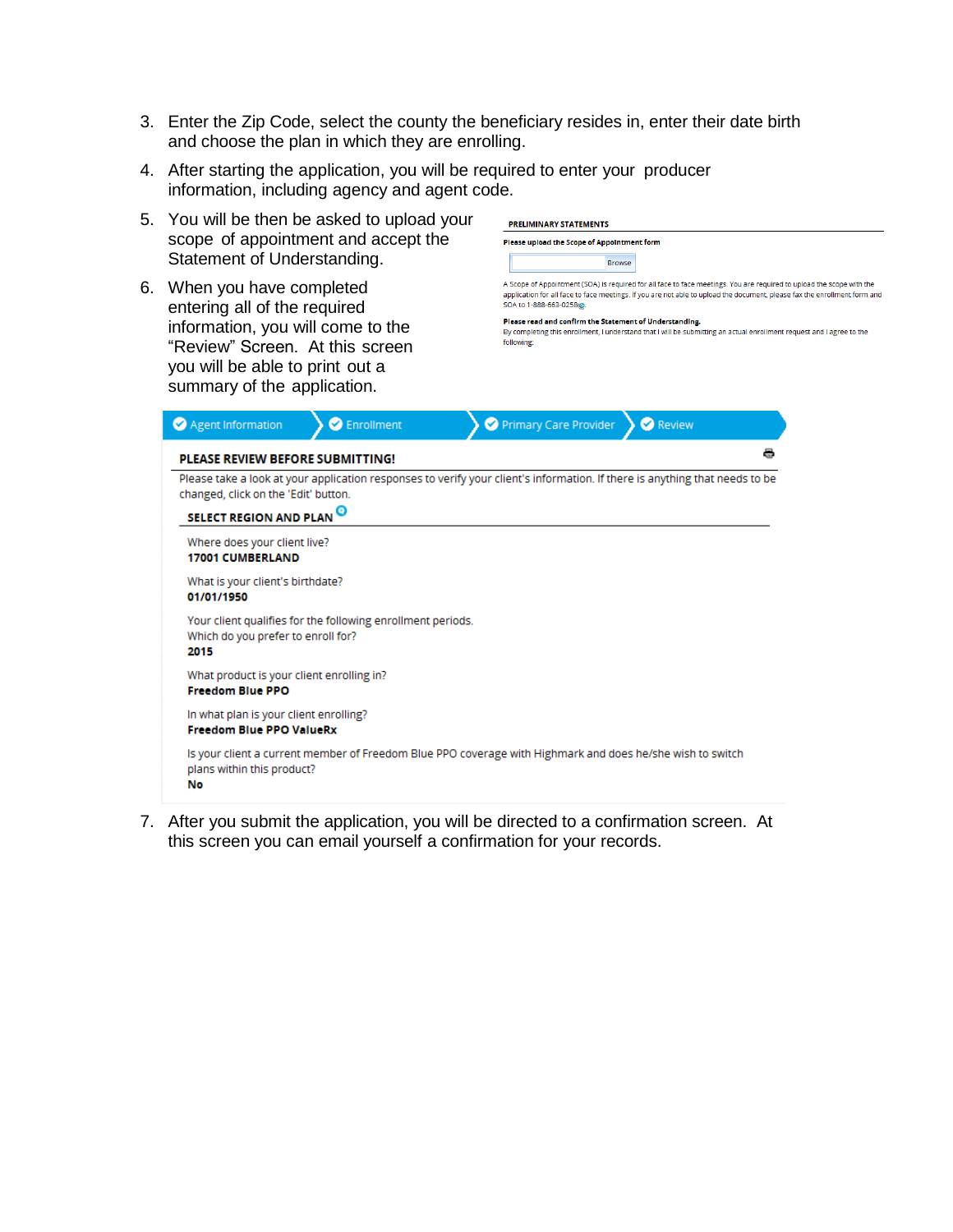### **DID YOU KNOW THAT YOU CAN CHECK APPLICATION STATUS ONLINE?**

Once you submit an application to Highmark via online enrollment, you can check the status of the application through the Producer Portal. To check the status of an application:

- 1. Log into the Producer Portal
- 2. Click on "New Business" tab then "Medicare" and "Check Application Status."
- 3. You will be asked to enter the client's zip code, the product applied for and two forms of unique identification. Once the information is entered, you will be able to see the status of the application.

|   | HIGHMARK.                 |                |                                       |                                                                               | $\overline{\phantom{0}}$ | <b>Check Application Status</b> |  |
|---|---------------------------|----------------|---------------------------------------|-------------------------------------------------------------------------------|--------------------------|---------------------------------|--|
| 舎 | <b>NEW BUSINESS</b>       | <b>CLIENTS</b> | <b>AGENCY</b>                         | <b>RESOURCES</b>                                                              |                          |                                 |  |
|   | <b>COMPARE &amp; SHOP</b> |                |                                       |                                                                               |                          |                                 |  |
|   |                           |                |                                       |                                                                               |                          |                                 |  |
|   |                           |                |                                       | <b>CHECK APPLICATION STATUS</b>                                               |                          |                                 |  |
|   | « BACK TO HOME PAGE       |                |                                       |                                                                               |                          |                                 |  |
| 1 | <b>Security Blue HMO</b>  |                | Which product did you apply for?<br>۰ |                                                                               |                          |                                 |  |
|   |                           |                |                                       | Which of the following would you like us to use to identify your application? |                          |                                 |  |

#### **DID YOU KNOW THAT YOU CAN REQUEST ENROLLMENT KITS ONLINE?**

To place an enrollment kit order:

- 1. Log into the Producer Portal
- 2. Click on "New Business" tab then "Medicare" and "Enrollment Kit Supplies"
- 3. A new window will open. Choose "shopPRO" to order enrollment kits.
- 4. Select "Enrollment Kits" to order customized, print-on-demand enrollment kits and select the appropriate region
- 5. Select the product for which you would like to order kits (hover over kit image to view applicable counties)
- 6. Customize the kit with sender or recipient information or select "No Customization" if you wish to order blank kits
- 7. Verify the number of copies and shipping address before placing your order